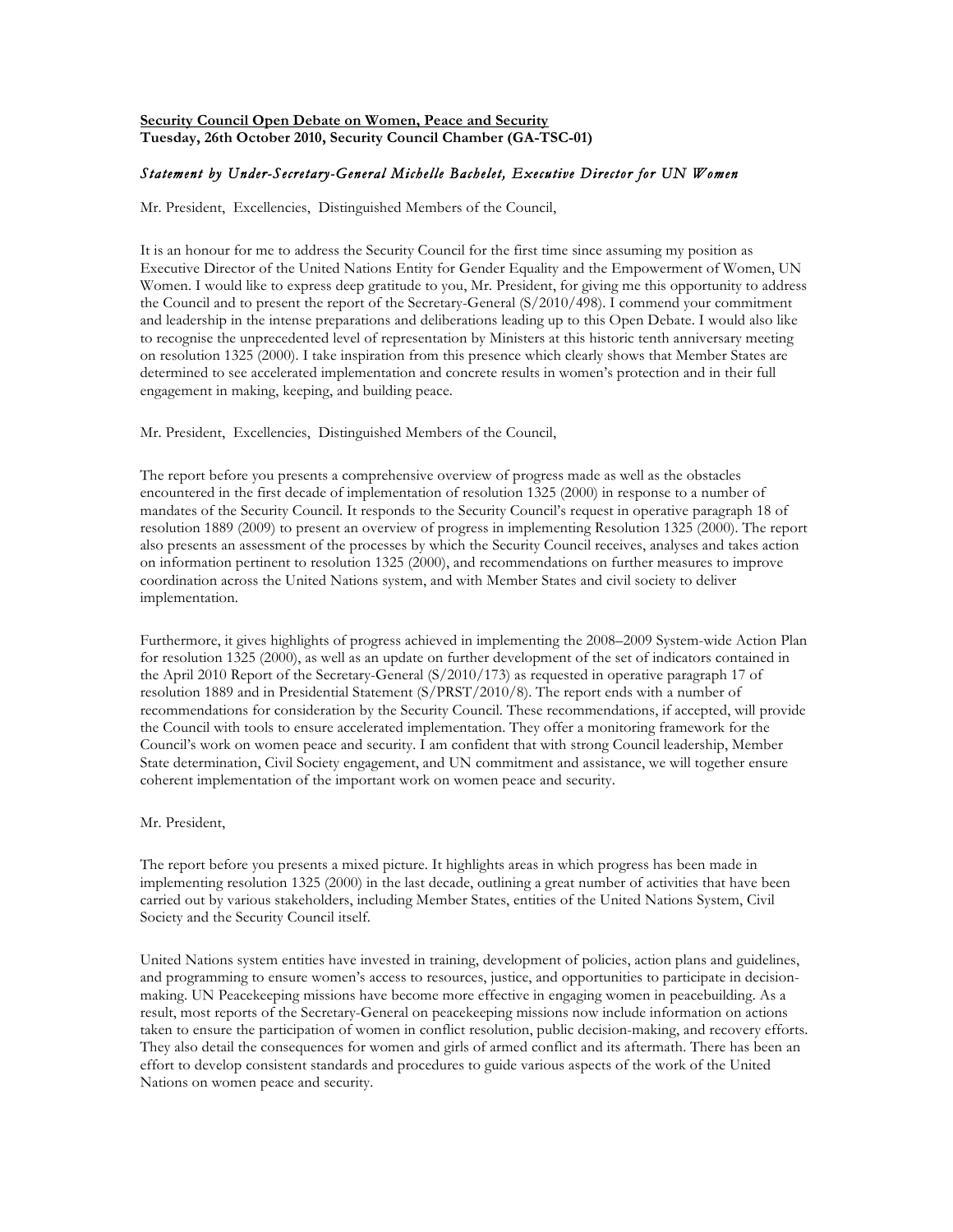The need for coordination of the activities on women peace and security in the United Nations system was recognized and led to a call by the Security Council for the development of a United Nations System-wide Action Plan. The first evaluation of the performance of this Plan led to its revision and the definition of a new System-wide Action Plan as a results-based programming, monitoring and reporting tool.

Within a few years of the resolution's adoption, a number of Member States were actively working on their own initiatives at national level, often reaching out to women's organizations to create partnerships to implement resolution 1325 (2000). Spearheaded by Canada, an informal group of Member States, the "Friends of Women and Peace and Security", continues to advocate for and support intergovernmental coordination, allocation of resources and acceleration of implementation of resolution 1325 (2000) by United Nations entities. Twenty-two countries have so far developed national Action Plans on women peace and security. In a number of post-conflict countries there has been a dramatic increase in numbers of women in national politics in part because of the use of electoral quotas. In Nepal women hold one third of seats in the Constituent Assembly. More than half of Burundi's Senate is female. Sudan's general election this year resulted in a national assembly with women in over a quarter of seats.

Just this month, 90 female police advisers from Rwanda were deployed to the UN-AU Hybrid Operation in Darfur (UNAMID) to serve as gender-based violence and child protection advisers. Sierra Leone, which only allowed women into their armed forces in 2008, recently sent seven female peacekeepers to Sudan, including one female Brigadier General, and will shortly send twenty more. In addition to facilitating the genderresponsiveness of UNAMID military and police components, these examples show that post-conflict countries are emerging as the standard bearers of 1325 implementation. There are many other examples of Member State commitment to resolution 1325 (2000) which are highlighted in the report.

Civil society has played a key role in advocating for accountability in the implementation of resolution 1325 (2000). Within the United Nations, the NGO Working Group on Women and Peace and Security continues to emphasize accountability and the need to establish a monitoring framework for the implementation of resolution 1325 (2000). In 2010, a high-level Civil Society Advisory Group was established and its chair has participated as an observer in a High-Level Steering Committee, chaired by the UN Deputy Secretary-General, to guide preparations for the commemoration of the tenth anniversary of resolution 1325 (2000).

The involvement of civil society has provided essential guidance and insights from women around the world on their priorities and concerns. On a country-specific level we have seen important examples of women's peace activism. This year women in Afghanistan lobbied consistently and successfully to ensure an unprecedented number of women participating in the important June Peace Jirga. In Kyrgyzstan, after the ethnic clashes of June 2010, women peace activists struggled to have their voices heard at the High Level Donors Forum, held on June 27. A persistent campaign reiterating that 'women count for peace' and 'nothing for us without us' resulted in the allocation of 5 seats at the donor conference, and an invitation to participate in the peace negotiations committee. Civil society has a crucial role to play in advancing resolution 1325 (2000).

This Council has itself continued to play an active role. The role of women in peace and security is now more clearly integrated into the Council's deliberations. The past year's heightened activities by the Security Council and the United Nations to achieve coordination and bring sharper attention to the issues of women and peace and security in general and sexual violence in conflict, in particular are worthy of note. This Council's adoption of resolutions 1820, 1888, and 1889 illustrates the increased commitment of the Council to the issue of women and peace and security. In response to Security Council resolution 1888, the Secretary-General appointed a Special Representative on Sexual Violence in Armed Conflict to bring greater focus to this challenging aspect of the area of women peace and security.

The call of the Security Council in resolution 1889 (2009) for indicators to monitor the implementation of the resolution was a bold and an important step towards the development of a much needed monitoring framework for resolution 1325 (2000). The Council's persistence in requesting the development and operationalization of these indicators has kept up the pressure needed to transform the implementation of resolution 1325 (2000) from just focussing on activities to instead an output and results-driven endeavour.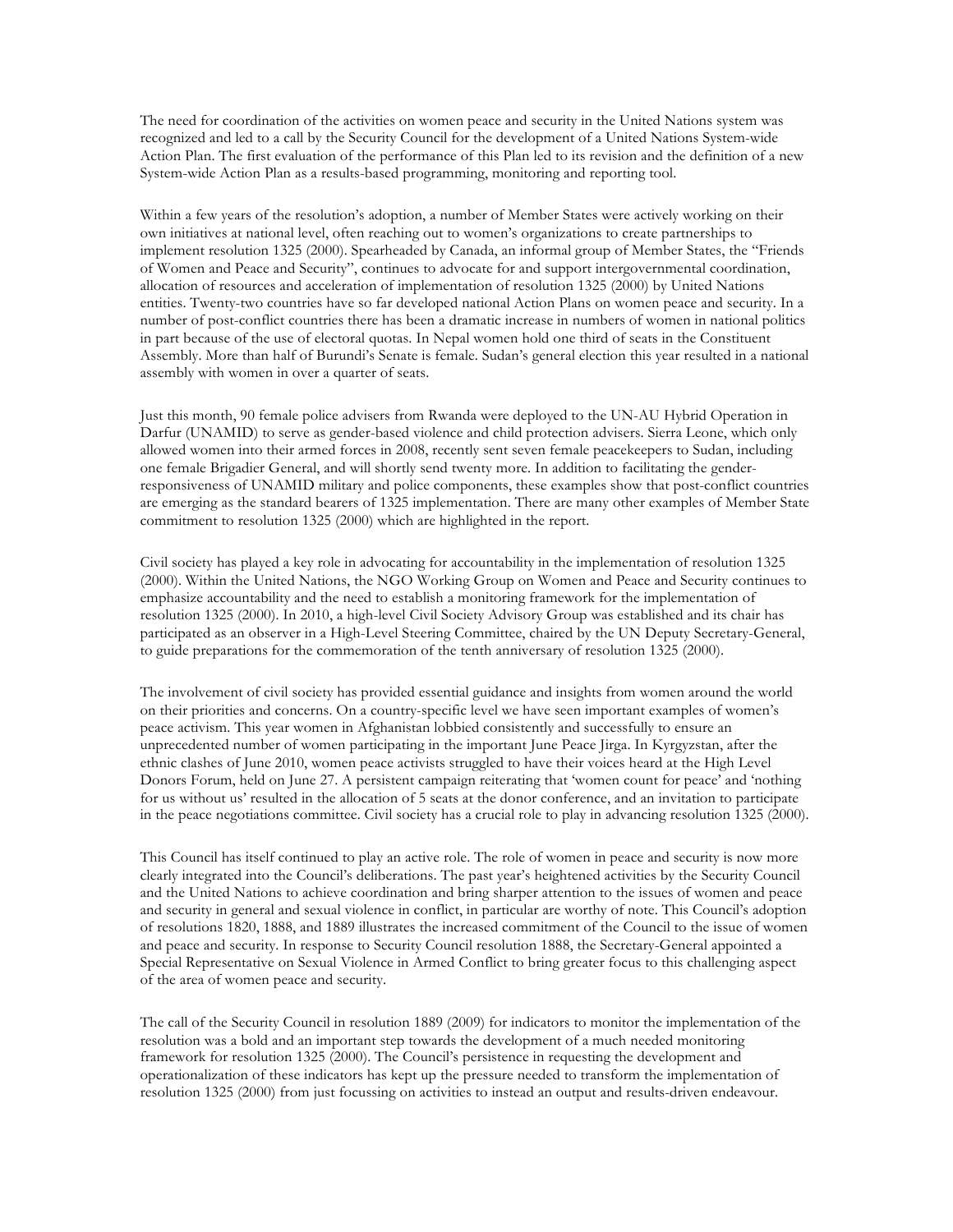### Mr. President,

Despite these activities and implementation successes, there are a number of sobering messages in the report before you that call for our concerted and urgent action. Ten years after the adoption of resolution 1325 (2000), significant achievements are difficult to identify or quantify. Although activities to implement resolution 1325(2000) have been carried out with increasing intensity over the years, these activities have lacked a clear direction or time-bound goals and targets that could accelerate implementation and ensure accountability. While these discrete activities have indeed contributed to improvements in efforts to address the needs of women and girls in the context of armed conflict, evidence of their cumulative impact is inadequate. Because of design, implementation and resource limitations, the System-wide Action Plan devised to bring greater coherence to UN system implementation efforts fell short of its goals.

### Mr. President,

Given the urgent need to accelerate implementation of the resolution and the formidable obstacles to be overcome, the Security Council may wish to consider a range of initiatives and interventions to ensure that the coming years see more determined and effective implementation.

The report before you recommends the development of a single comprehensive framework consisting of an agreed set of goals, targets and indicators to guide the implementation of the resolution in the next decade. The Council, in that regard, could convene a review or summit at the ministerial level every five years to assess progress towards these goals and targets and to address the obstacles in implementation. This framework should build on the comprehensive set of indicators presented in the annex to the report.

The comprehensive set of indicators in the present report has been acknowledged as a breakthrough in the architecture for monitoring the implementation of 1325 (2000) and as a crucial building block of stronger accountability. They represent a highly practical new tool to support implementation of the women peace and security agenda.

I strongly urge the Council to agree to move forward on the indicators contained in the annex as a preliminary set, and begin to use them as a basis for the Council's review, analysis and intervention on issues related to women and peace and security at both the global and country levels. This will demonstrate a new level of commitment of the Council to act on the information that it receives. As section three of the report before you notes, the effectiveness with which the Security Council processes and takes action on information pertinent to the implementation of resolution 1325 (2000) will make the difference in achieving its objectives.

### Mr. President,

Actions such as the horrific mass rapes in July and August 2010 in the eastern provinces of the Democratic Republic of the Congo cannot be allowed to continue with impunity. These events are an affront to humanity and underline the desperate urgency of accelerating implementation of resolution 1325 (2000) to strengthen capacity of member states to resolve conflict and build security and justice systems that protect the human rights of all. Therefore, as indicated in the Secretary-General's report, the Security Council may wish to instruct that those who abuse women and girls and violate their human rights in conflict and post-conflict situations, including those who commission these abuses, must be brought to justice in accordance with national laws, international law and international humanitarian law. The Council must remain vigilant and relentless in bringing pressure to bear on perpetrators and their supporters.

The creation of UN Women in July this year was the result of an exceptional commitment by Member States who seek greater leadership, coordination and coherence from the United Nations on gender equality and women's empowerment. For my part, I can assure you of my determination to work to chart a clear path to achieve this goal. Along with the Secretary General, I especially recognize the need to identify better ways to achieve progress in addressing the challenges in the area of women peace and security and in the